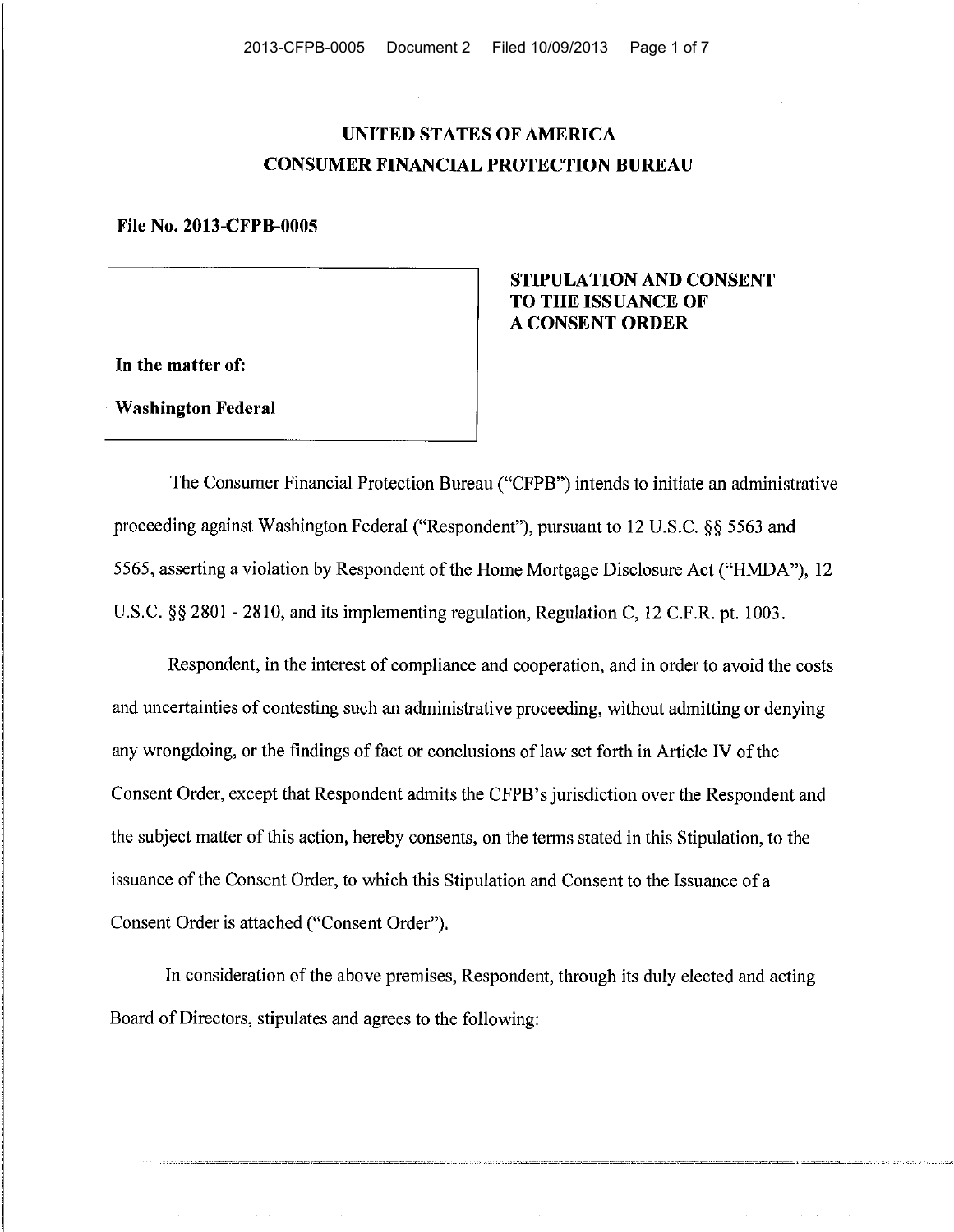### **Article I**

#### **Jurisdiction**

1. The CFPB has jurisdiction over this matter pursuant to Sections 1053 and 1055 of the Consumer Financial Protection Act ("CFPA"), 12 U.S.C. §§ 5563 and 5565.

## **Article II**

#### **Consent**

- 2. Respondent consents and agrees to the issuance of the Consent Order, without admitting or denying any of the findings of fact or violations of law, except that Respondent admits the CFPB's jurisdiction over Respondent and the subject matter of this action.
- 3. Respondent consents and agrees that the Consent Order shall be deemed an "order issued with the consent of the person concerned" pursuant to 12 U.S.C.  $\S$  5563(b)(4), and consents and agrees that the Consent Order shall become a final order, effective upon issuance, and shall be fully enforceable by the CFPB pursuant to 12 U.S.C. §§ 5563(d)(l) and 5565.
- 4. Respondent enters into this Stipulation and Consent Order voluntarily.
- 5. The Consent Order resolves only the claims asserted against Respondent in this civil proceeding. Respondent acknowledges that no promise or representation has been made by the CFPB or any member, officer, employee, agent, or representative of the CFPB, with regard to any criminal liability or civil liability outside of this action that may have arisen or may arise from the facts underlying this action or immunity from any such criminal liability. Respondent waives any claim of Double Jeopardy based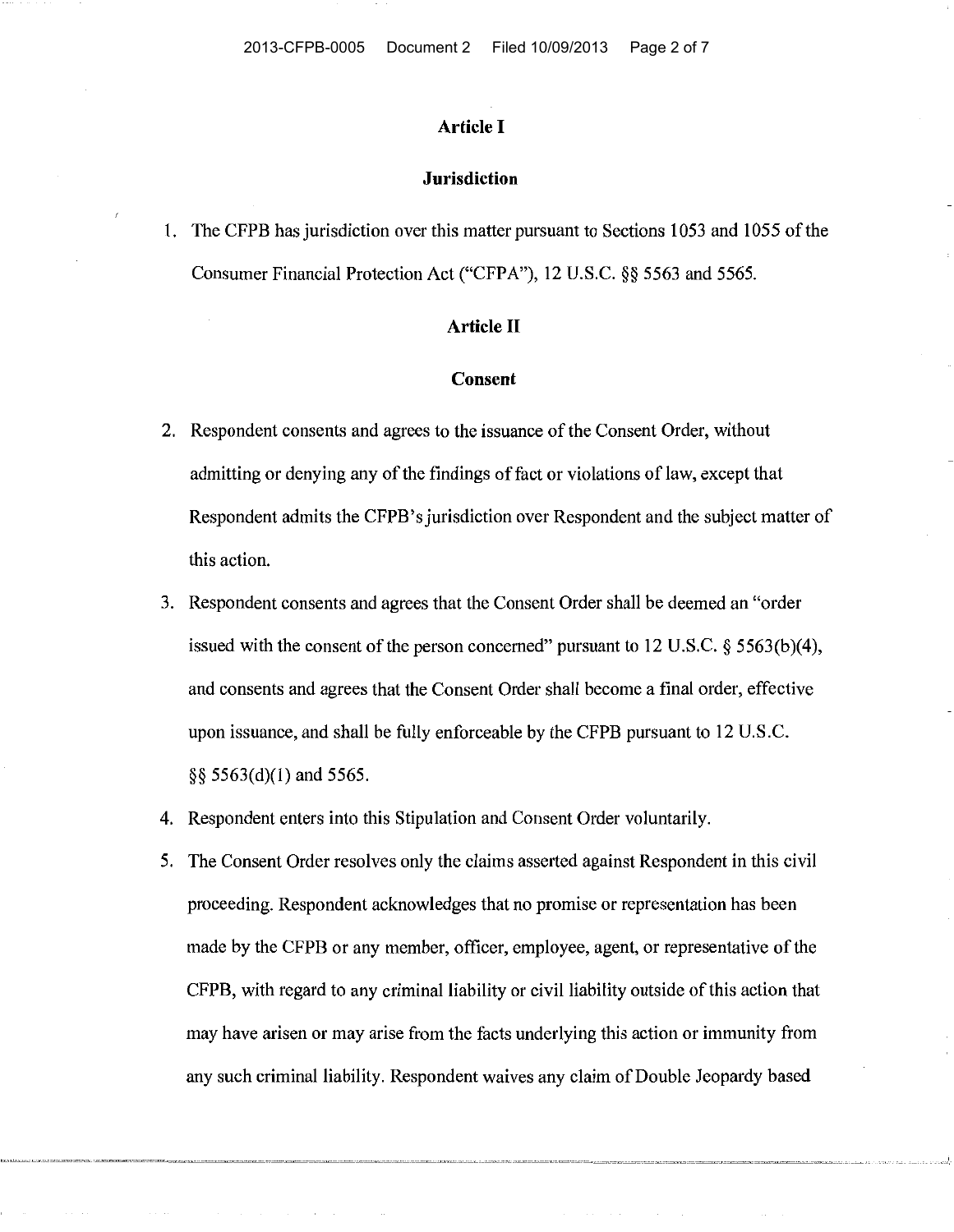upon the settlement of this proceeding, including the imposition of any remedy or civil penalty herein.

- 6. Respondent agrees that the asserted facts set forth in Article IV of the Consent Order shall be taken as true and be given collateral estoppel effect, without further proof, in any proceeding before the CFPB based on the entry of the Consent Order, or in any subsequent civil litigation by the CFPB to enforce its rights to any payment or monetary judgment pursuant to the Consent Order.
- 7. The terms and provisions of this Stipulation and the Consent Order shall be binding upon, and inure to the benefit of, the parties hereto and their successors in interest. Nothing in this Stipulation or the Consent Order, express or implied, shall give to any person or entity, other than the parties hereto, and their successors hereunder, any benefit or any legal or equitable right, remedy, or claim under this Stipulation or the Consent Order.
- 8. Respondent agrees that the CFPB may present the Consent Order to the CFPB Director for signature and entry without further notice.
- 9. Each Director signing this Stipulation attests that he or she voted in favor of a Board Resolution authorizing the consent of the Respondent to the issuance of the Consent Order and the execution of the Stipulation. This Stipulation may be executed in counterparts by the Directors after approval of execution of the Stipulation at a duly called board meeting. A copy of the Board Resolution authorizing execution of this Stipulation shall be delivered to the Bureau, along with the executed original(s) of this Stipulation.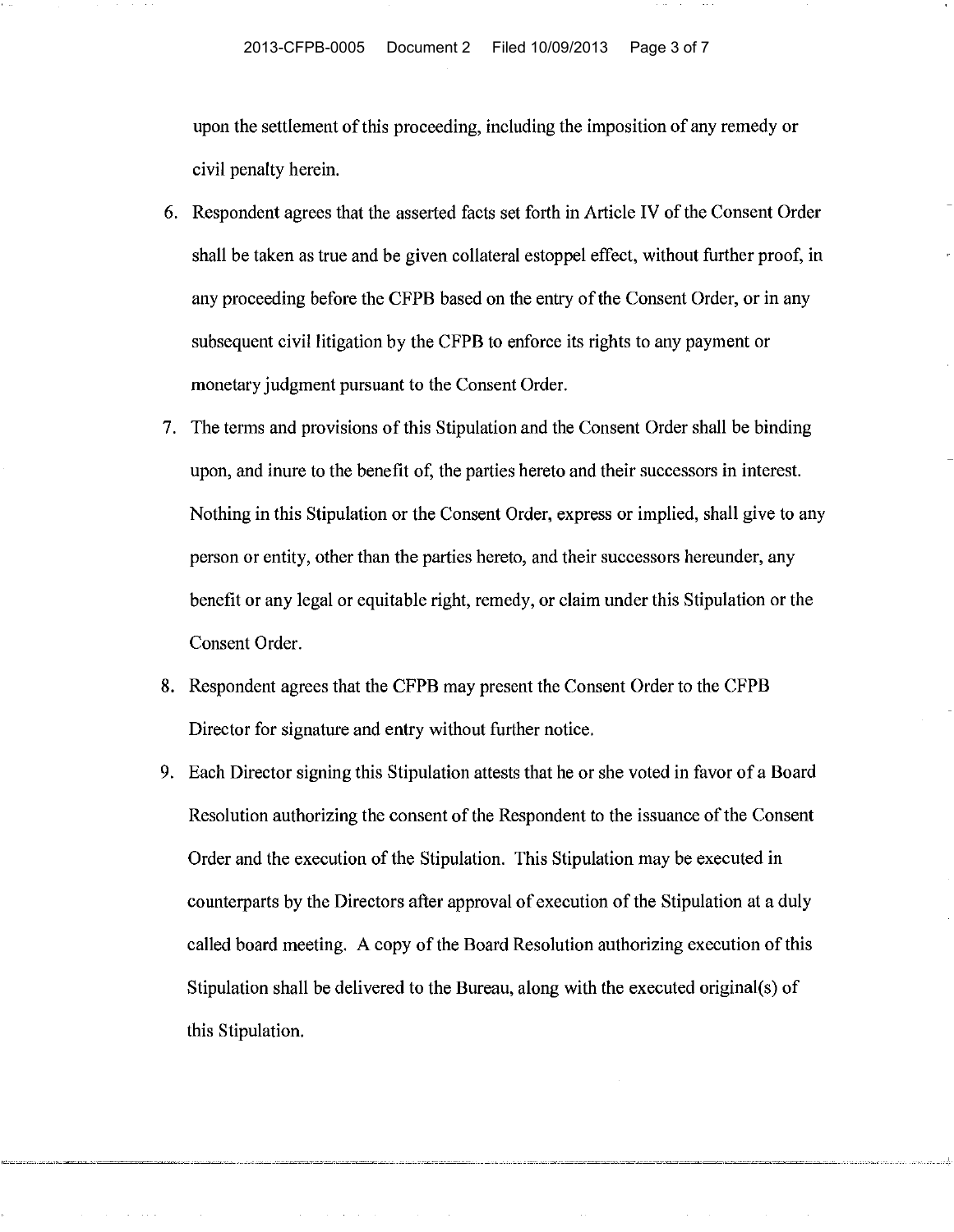## **Article III**

#### **Waivers**

10. Respondent, by consenting to this stipulation, hereby waives:

- a. Any right to service of the Consent Order, and agrees that issuance of the Consent Order will constitute notice to the Respondent of its terms and conditions;
- b. Any objection to the jurisdiction of the CFPB, including, without limitation, under section 1053 of the CFPA;
- c. The rights to the issuance of a notice of charges; all hearings pursuant to the statutory provisions under which the proceeding is to be or has been instituted; the filing of proposed findings of fact and conclusions of law; proceedings before, and a recommended decision by, a hearing officer; all post-hearing procedures; and any other procedural right available under 12 U.S.C. § 5563 or 12 C.F.R. Part 1081;
- d. The right to seek any administrative or judicial review of the Consent Order;
- e. Any claim for fees, costs or expenses against the CFPB, or any of its agents or employees, and any other governmental entity, related in any way to this enforcement matter or the Consent Order, whether arising under common law or under the terms of any statute, including, but not limited to, the Equal Access to Justice Act and the Small Business Regulatory Enforcement Fairness Act of 1996; for these purposes, Respondent agrees that Respondent is not the prevailing party in this action because the parties have reached a good faith settlement;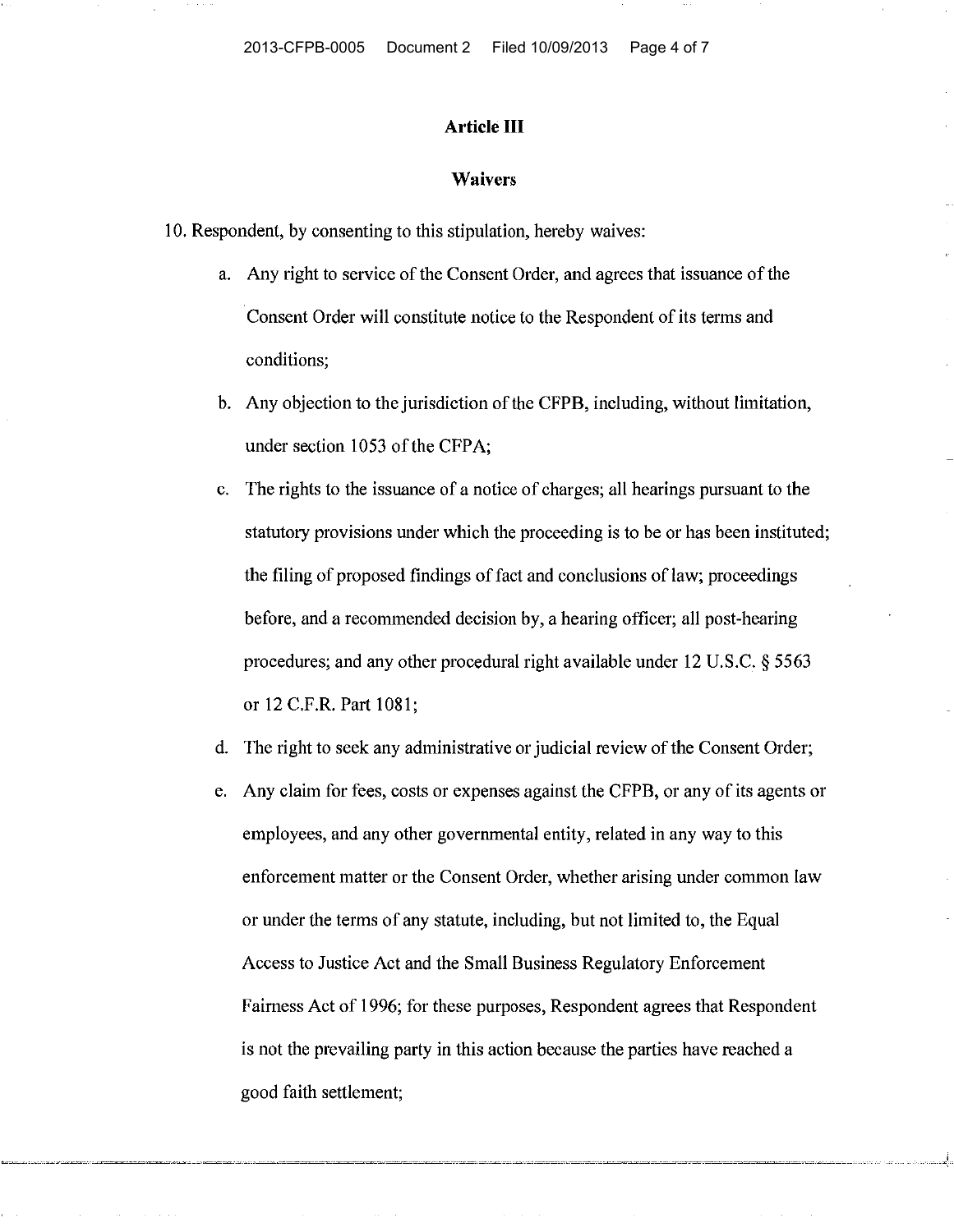- f. Any other right to challenge or contest the validity of the Consent Order;
- g. Such provisions of the CFPB's rules or other requirements of law as may be construed to prevent any CFPB employee from participating in ihe preparation of, or advising the Director as to, any order, opinion, finding of fact, or conclusion of law to be entered in connection with this Consent Order; and
- h. Any right to claim bias or prejudgment by the Director based on the consideration of or discussions concerning settlement of all or any part of the proceeding.

WASHINGTON FEDERAL BY:

Ree M Wall

Chairman of the Board, President and CEO

 $9/05/29$ Date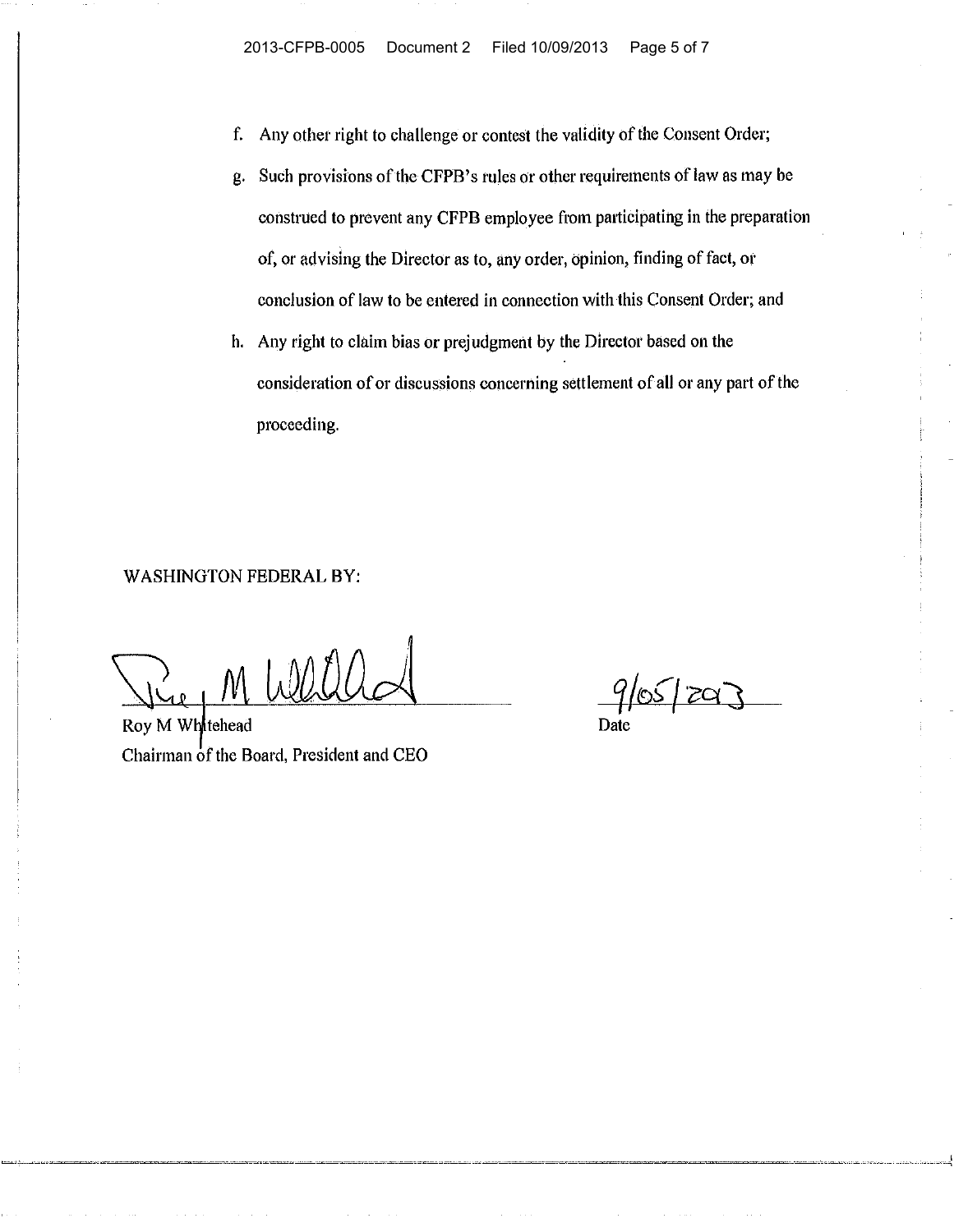The undersigned directors of Washington Federal each acknowledges having read the foregoing Consent Order and approve of the consent thereto by Washington Federal.

Anna C. Johnson Director, Washington Federal

Roor

Thomas J. Kelley Director, Washington Federal

.,

Liane Pelletier Director, Washington Federal

Charles R. Richmond Director, Washington Federal

Barbara Smith Director, Washington Federal

 $9 - 23 - 13$ 

Date

 $9 - 23 - 13$ 

Date

 $9 - 23 - 2013$ 

Date

 $-2013$ 

Date

 $9/23/2013$ 

. The same space of the same space of the same space of the same space  $\alpha$ 

Date

 $\sim 10^{-1}$ 

 $\sim 10^{11}$